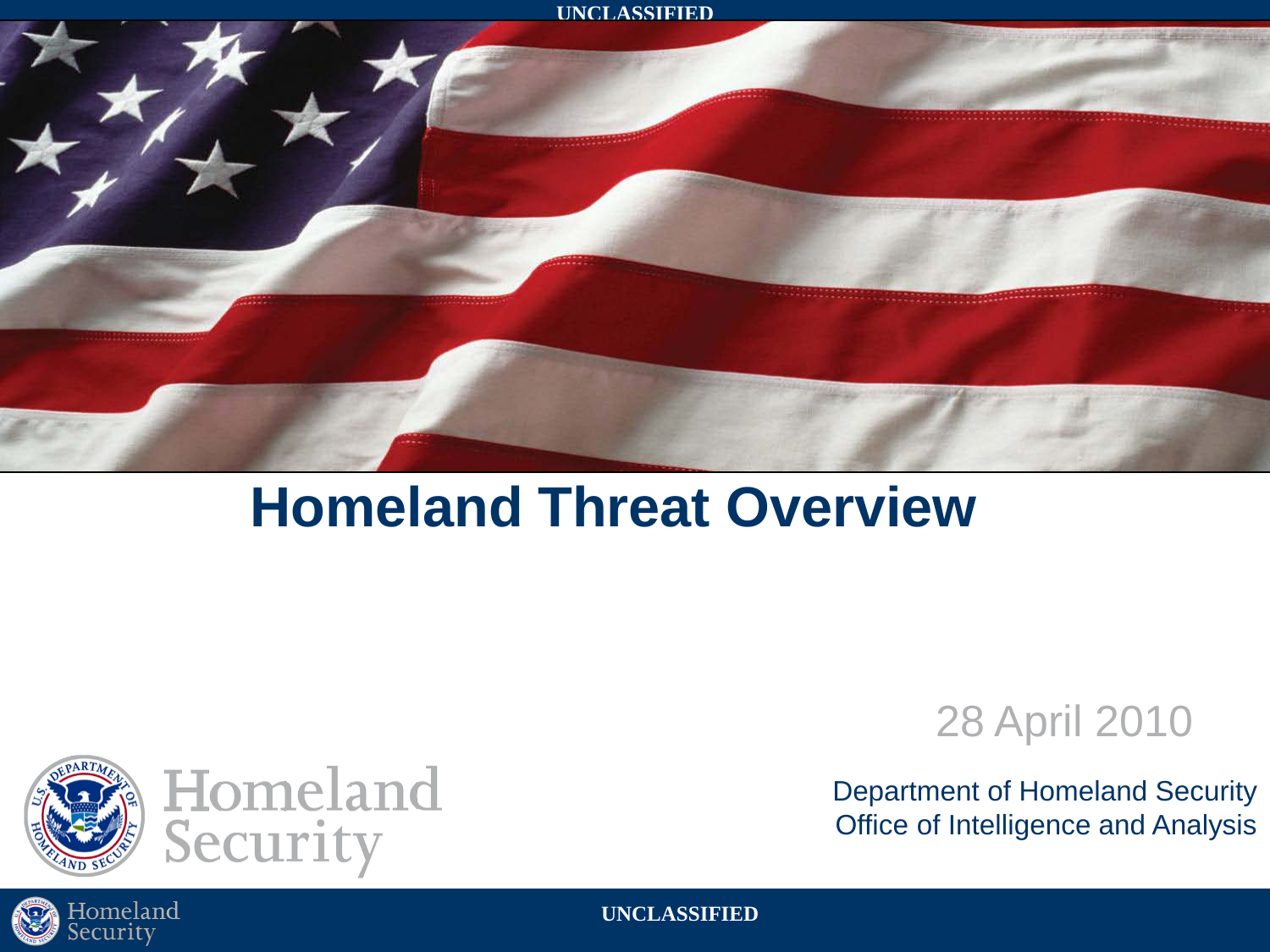### **Al-Qa'ida and Affiliates—Homeland Plotting**

- **Al-Qa'ida, its affiliates and allies, remain dangerous and adaptive enemies:**
	- **We lack** *insights into specific details, timing and intended targets* **but assess al-Qa'ida continues to pursue plans for Homeland attacks**
	- **Historically AQ focused on prominent**  *political, economic and infrastructure targets* **to produce mass casualties, visually** *dramatic destruction, significant economic* **aftershocks and fear among the population**
	- —**However, recent events suggest possible trend in which terrorists seek to conduct small, easy attacks**

**Sources: 2007 National Intelligence Estimate: Terrorist Threat to the Homeland DNI Annual Threat Assessment-February 2009**



*Usama Bin Laden in recent AQ video*

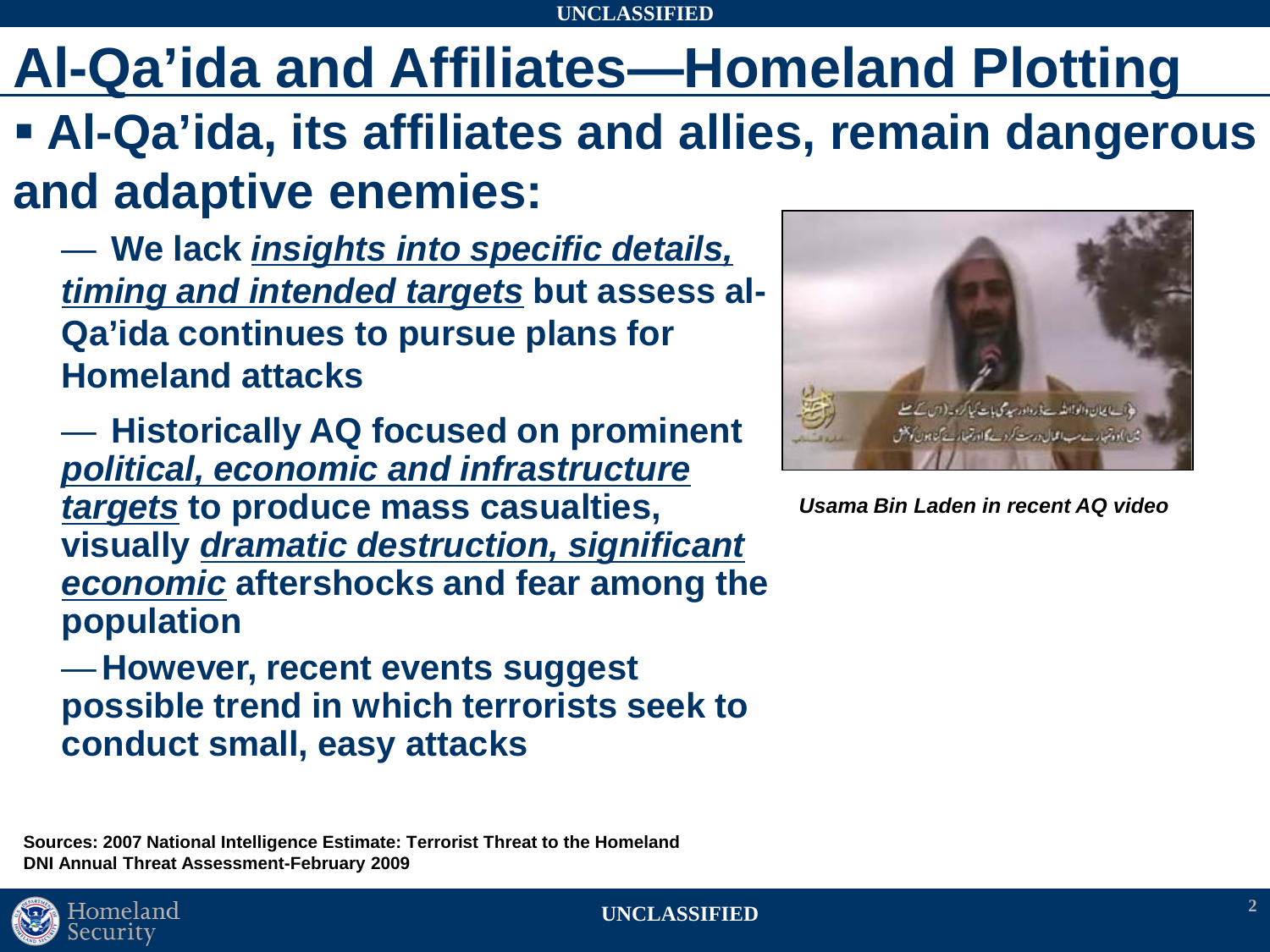### **Media Statements Highlight Call for Action**

 **March 17 statement by Yemen-based Anwar al-Aulaqi continues recent calls for attacks upon civilians and infrastructure within the United States by extremist ideologues.1**

 **On March 7, al-Qa'ida media spokesman Adam Gadahn called for additional attacks similar to those executed and attempted by Ft. Hood suspect Maj. Nidal Hasan and accused Christmas Day bomber Umar Farouk Abdulmutallab**

**"…unsuccessful attacks on Western mass transportation systems can bring major cities to a halt, cost the enemy billions and send… corporations into bankruptcy."2** 

 **In January Usama bin Ladin repeated his criticism of the U.S. and its policies in a video statement,** 

**He instructed individuals within the U.S. to hold large corporations and politicians accountable for economic downturn.3** 1 http://www.foxnews.com/politics/2010/03/18/raw-data-partial-transcript-radical-clerics-tape/

<sup>2</sup> NEFA Foundation, http://www.nefafoundation.org

3NEFA Foundation, http://www.nefafoundation.org/miscellaneous/UBL0110.pdf

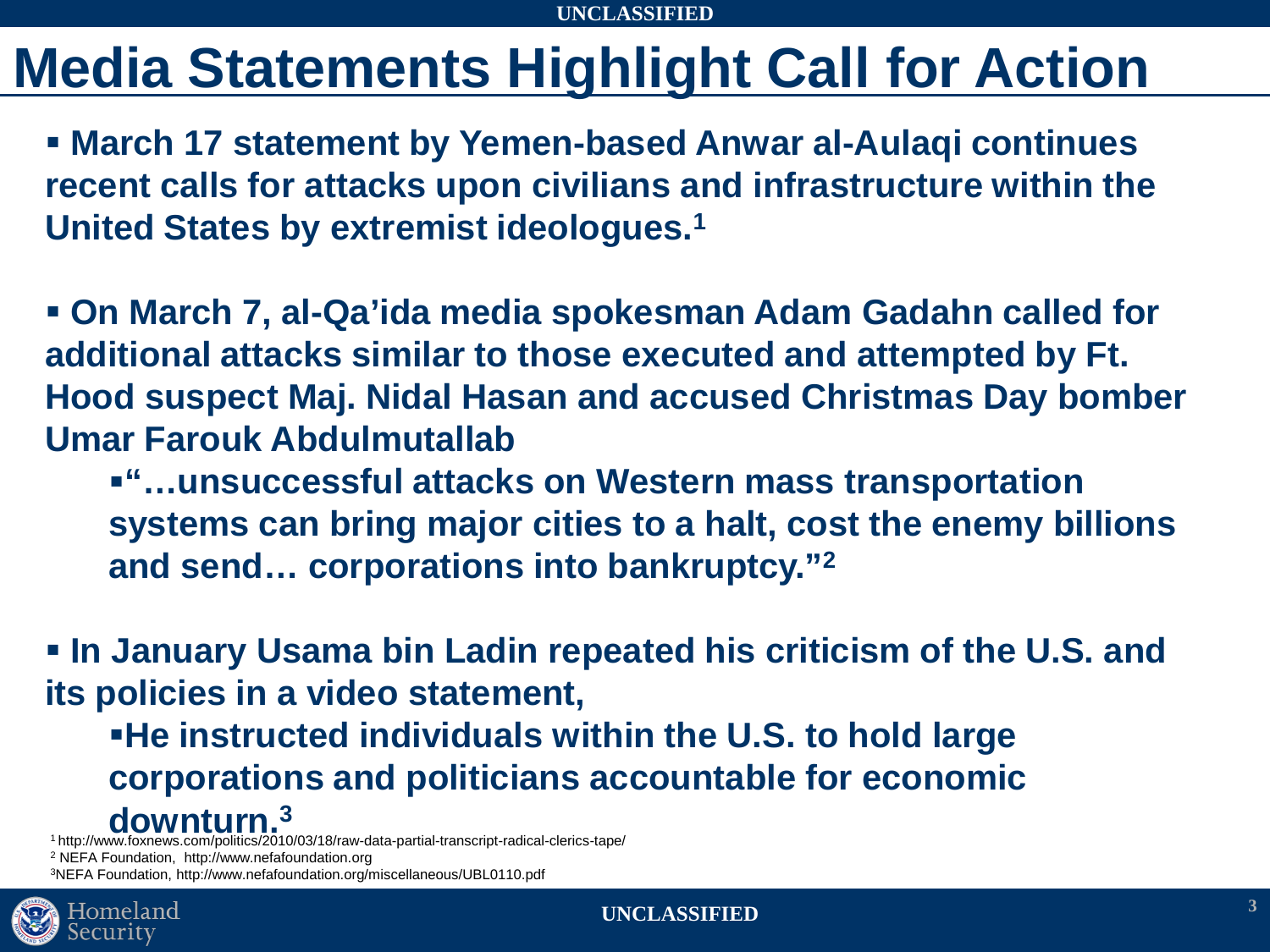### **Homeland Threat Environment**

 **Recent attacks, arrests and plot disruptions indicate a continued violent extremist threat to the Homeland.**

- Arrests of US-based al-Qa'ida associates last year suggest the organization has succeeded in positioning Homeland-focused operatives in the U.S.
- Ties that the Christmas Day attacker had to AQ affiliate al-Qa'ida in the Arabian Peninsula represent new Homeland threat concerns
- Somali-Americans continue to show interest in returning to East Africa to participate in the ongoing conflict in Somalia
- Separately, U.S.-based violent extremists with no overseas connections generally have the intent to conduct an attack but lack capabilities of those connected to terrorists overseas.

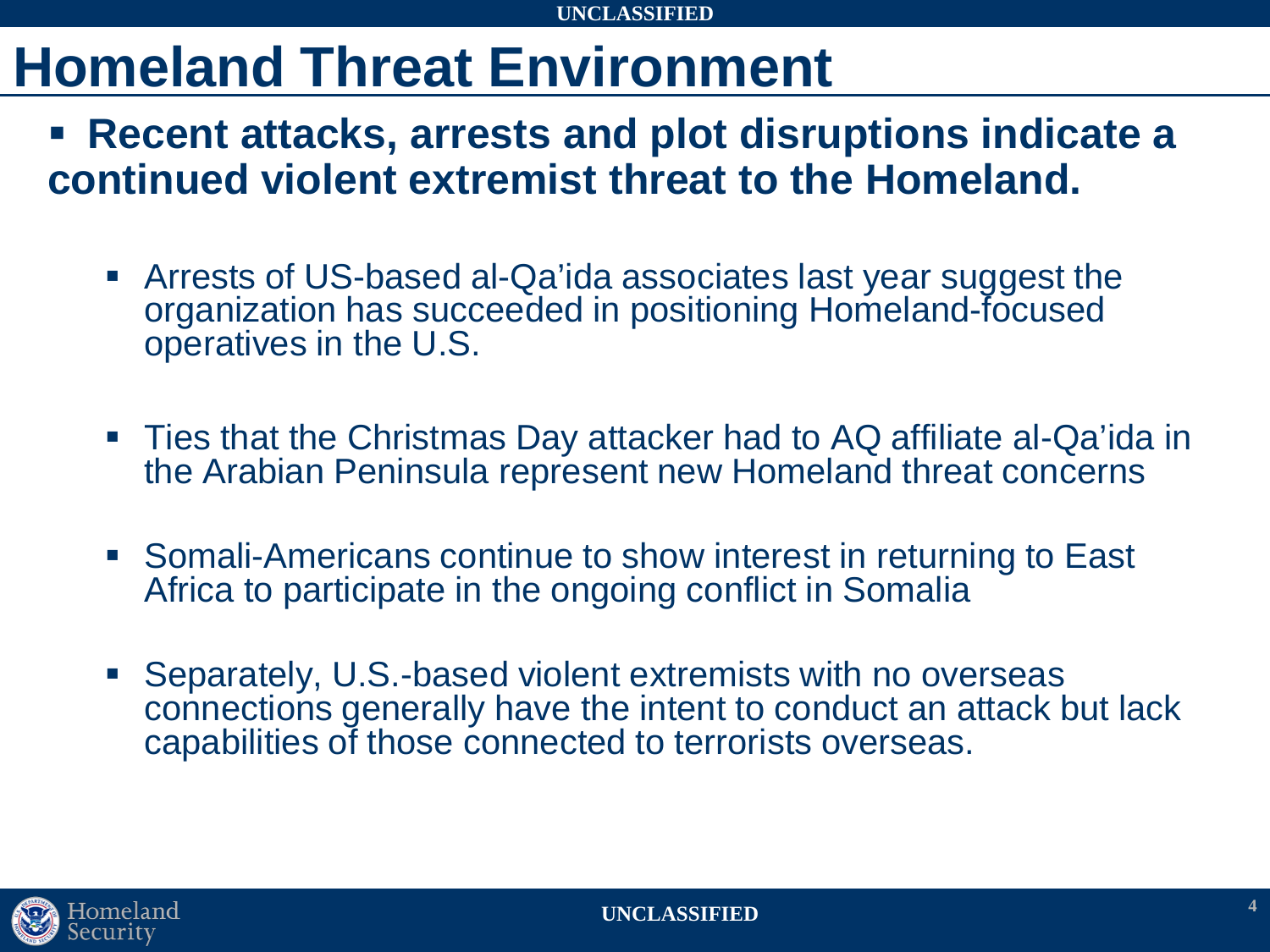## **Important Arrests in the US**

 **Arrests of Zazi and his associates indicate overseas terrorist groups had operatives in the U.S. capable of facilitating and carrying out attacks.**

- Zazi was allegedly in direct operational contact with an al-Qa'ida associate in Pakistan and plotting against targets in the U.S.
- Zazi allegedly planned attacks against the NYC subway system<sup>1</sup>
- Zazi and co-conspirators Adis Medunjanin and Zarein Ahmedzay received training in Pakistan to include the use of explosives<sup>2</sup>



*Najibullah Zazi allegedly planned to attack targets in the US with explosives.*

**<sup>1</sup> Department of Justice, Office of Public Affairs, Monday, February 22, 2010 Najibullah Zazi Pleads Guilty to Conspiracy to Use Explosives Against Persons or Property in U.S., Conspiracy to Murder Abroad and Providing Material Support to Al-Qaeda <sup>2</sup> Department of Justice Office of Public Affairs, Thursday, February 25, 2010 Two Charged with Terror Violations in Connection with New York Subway Plot**

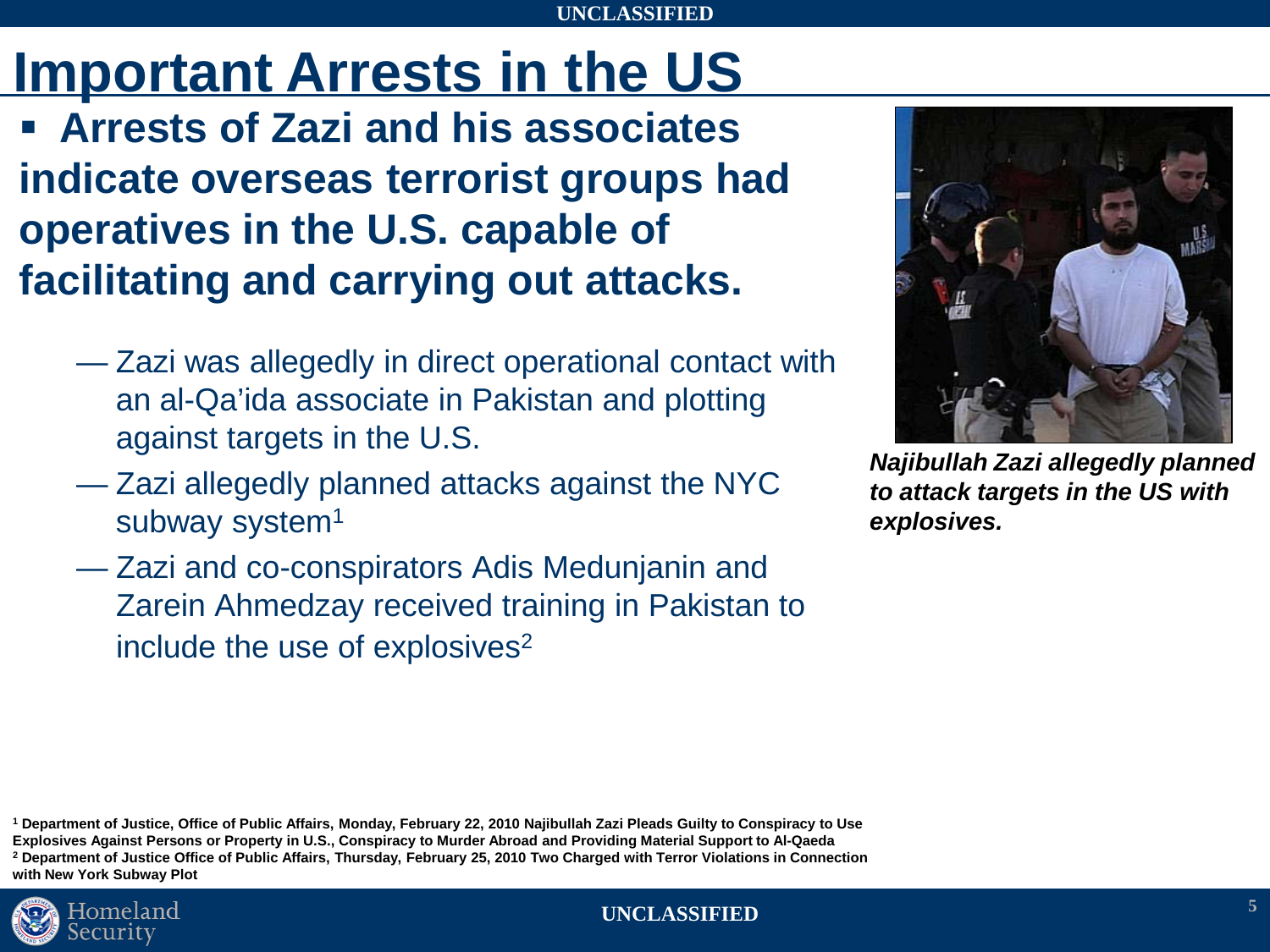# **Important Arrests in the U.S.**

### **Chicago man was arrested and charged with allegedly planning attacks against Denmark and India**

- ― Charges against David Headley, who pleaded guilty last week, stem from his support to the Mumbai attacks, including facilitation of preattack planning and surveillance.
- ― Headley charges included conducting surveillance of newspaper offices in Denmark in support of possible terrorist attacks there.
- ― Charges highlight the al-Qa'ida links to the planned attack in Denmark and explain the significant involvement of Ilyas Kashmiri, a prominent Pakistan-based terrorist with ties to al-Qa'ida1

**<sup>1</sup> DOJ Press Release and Indictment dated Thursday, March 18, 2010 CHICAGO RESIDENT DAVID COLEMAN HEADLEY PLEADS GUILTY TO ROLE IN INDIA AND DENMARK TERRORISM CONSPIRACIES** *Admits Conducting Surveillance for Lashkar e Tayyiba in Planning 2008 Mumbai Attacks***Indictment**



*Tahawwur RanaUSPER, an alleged co-conspirator in plotting overseas attacks.*



*Ilyas Kashmiri allegedly plotted with a Chicago man against overseas targets.*

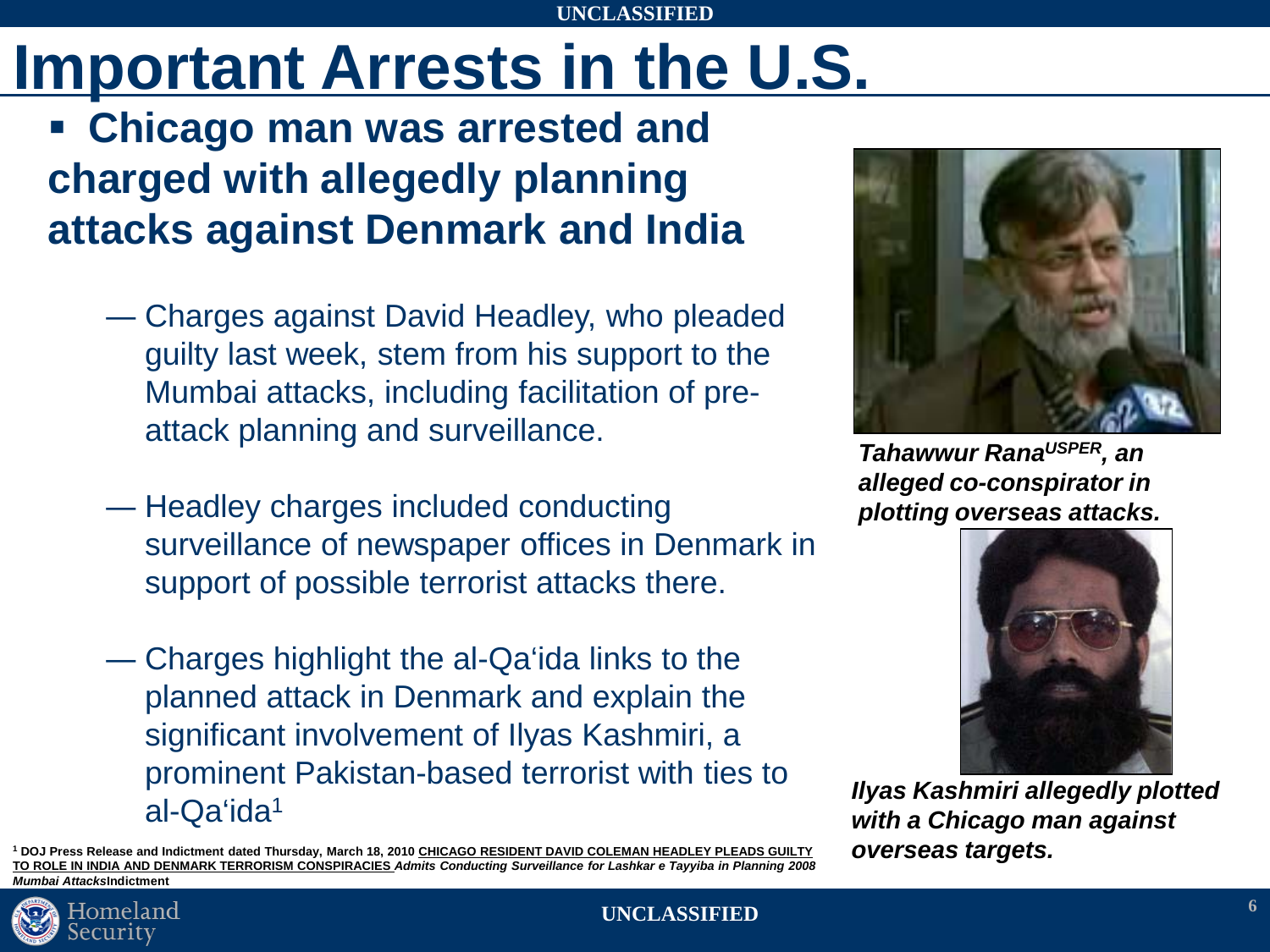### **Dec. 25, 2009, Attempted Aviation Attack**

- Al-Qa'ida regional affiliate AQAP, which has advocated attacks on the U.S. Homeland in the past, directed Umar Farouk Abdulmutallab and provided him training and explosives.1
- Lessons learned are still emerging; however, initial observations:
	- $\blacksquare$  Compressed planning cycle<sup>2</sup>
	- Artful concealment<sup>3</sup>

 We are still exploring what other Homeland plots AQAP and associated Yemeni extremists may have planned. We are concerned that they will continue to try to do so.1

**<sup>1</sup> Annual Threat Assessment of the US Intelligence Community for the Senate Select Committee on Intelligence 2 February 2010**

**<sup>2</sup> LA Times, Al Qaeda's New Tactic is to Seize Shortcuts**

**<sup>3</sup> DHS-FBI Joint Roll Call Release, 29 December 2009**





Umar Farouk Abdulmutallab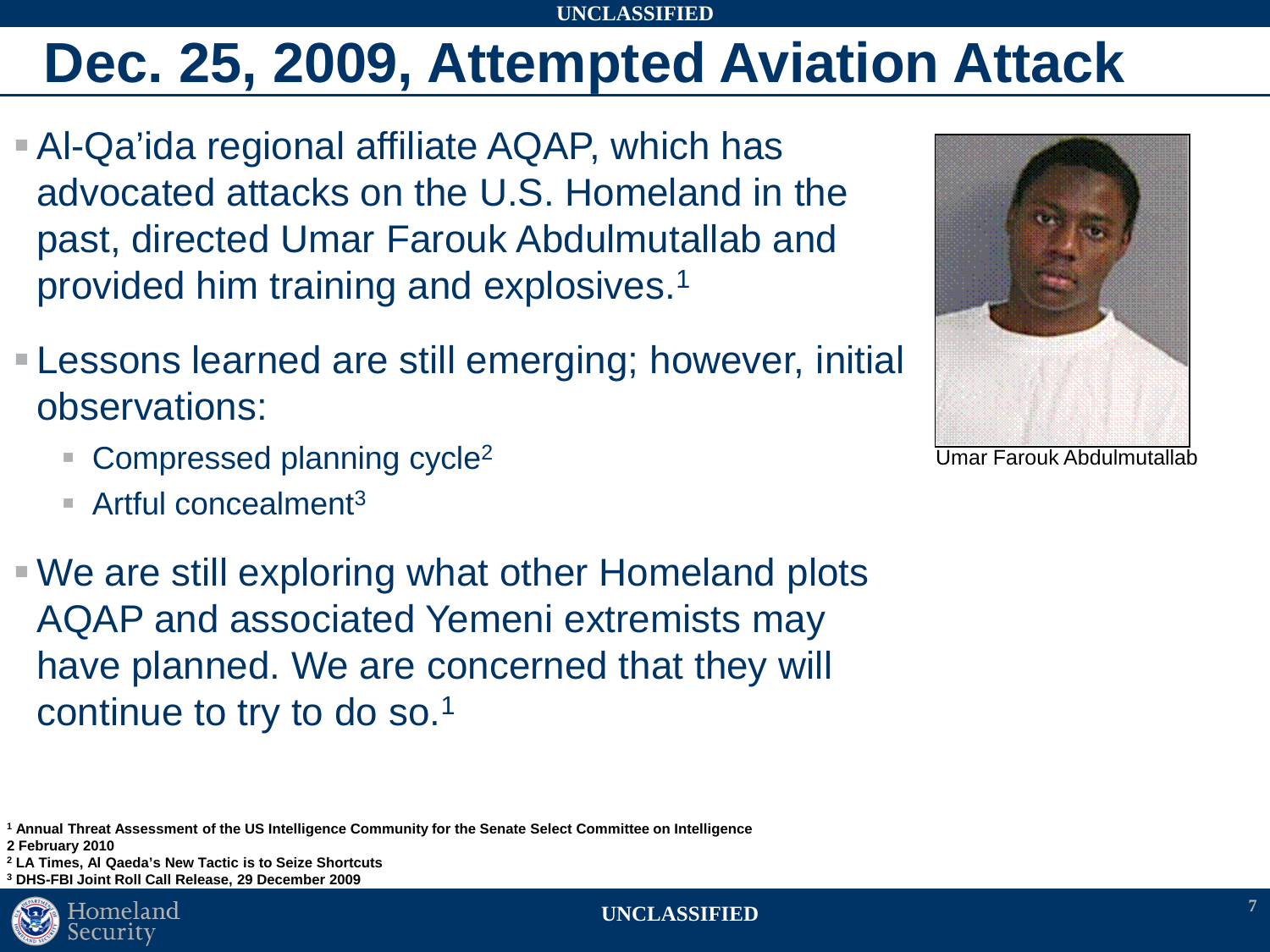### **Somali Diaspora Support to al-Shabaab**

- **We judge most Al-Shabaab and East Africa-based al-Qa'ida members will remain focused on regional objectives in the nearterm.**
- **East Africa-based al-Qa'ida leaders or al-Shabaab may elect to redirect to the Homeland some of the Westerners, including North Americans, now training and fighting in Somalia.**
- **Somali-Americans playing larger role in conflict; individuals leading attacks and conducting suicide bombings.1**
- **An American from Houston was charged with receiving terrorist training from al Qa'ida; others from Minneapolis have also been charged with similar counts.2**

**1 Annual Threat Assessment of the US Intelligence Community for the Senate Select Committee on Intelligence 2 February 2010**

**<sup>2</sup> Department of Justice Press Release For Immediate Release November 23, 2009United States Attorney's Office District of Minnesota Terror Charges Unsealed in Minnesota Against Eight Defendants, Justice Department Announces**





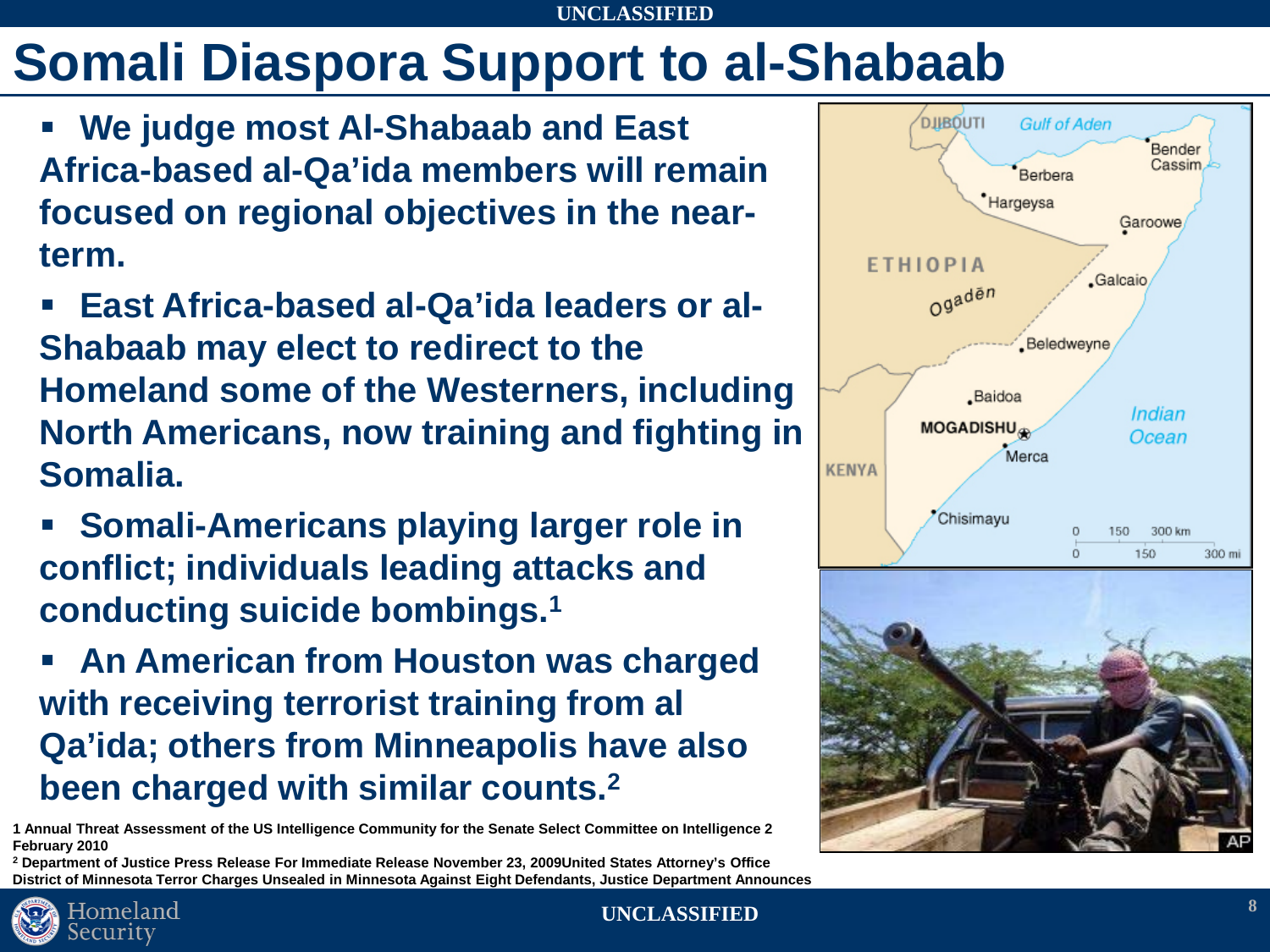# **Autonomous Violent Extremists**

- **Arrests last summer illustrate the threat posed by U.S.-based extremists**
- **These individuals are more reliant on additional participants**
	- Hosam Smadi in Texas, Michael Curtiss Finton in Illinois and James Cromitie in New York asked law enforcement informants to obtain weapons and explosives
	- Tarek Mehanna considered attacking malls a few years ago but claimed he was unable to do so because he could not gain access to automatic weapons

**Implications: These individuals identified with the ideas and goals of the global jihadist movement, but lacked direct guidance or instructions from the leadership of a formal terrorist network. Despite this, they attempted to advance plots by conducting training, selecting targets, and procuring weapons.** 

**Congressional Testimony, Robert S. Mueller, III, Director Federal Bureau of Investigation Before the Senate Committee on the Judiciary January 20, 2010**





*James* 

*Smadi*

*Michael Curtiss Finton*





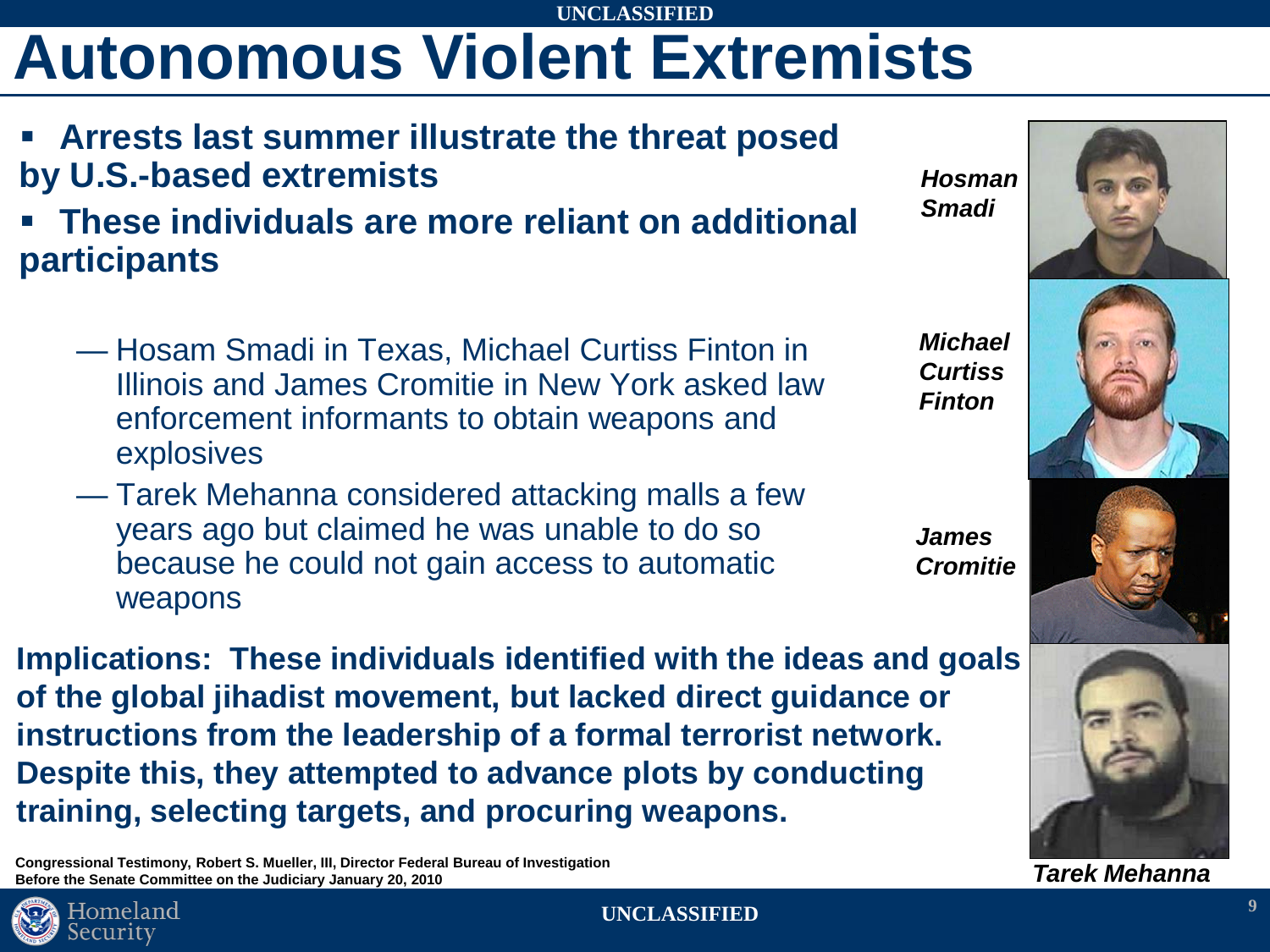### **Overseas Activities Provide Valuable Insight**

- **Adversaries' actions overseas foreshadow possible terrorist tactics in the homeland**
- **Similar overseas experiences and the Internet provide common training opportunities and attack methods**
- **Intelligence information, web forums, disrupted operations and attacks provide insight into preferred terrorist targets**
- **Lessons learned from overseas attacks offer security officials in the U.S. insight and perspective for securing similar Homeland facilities**

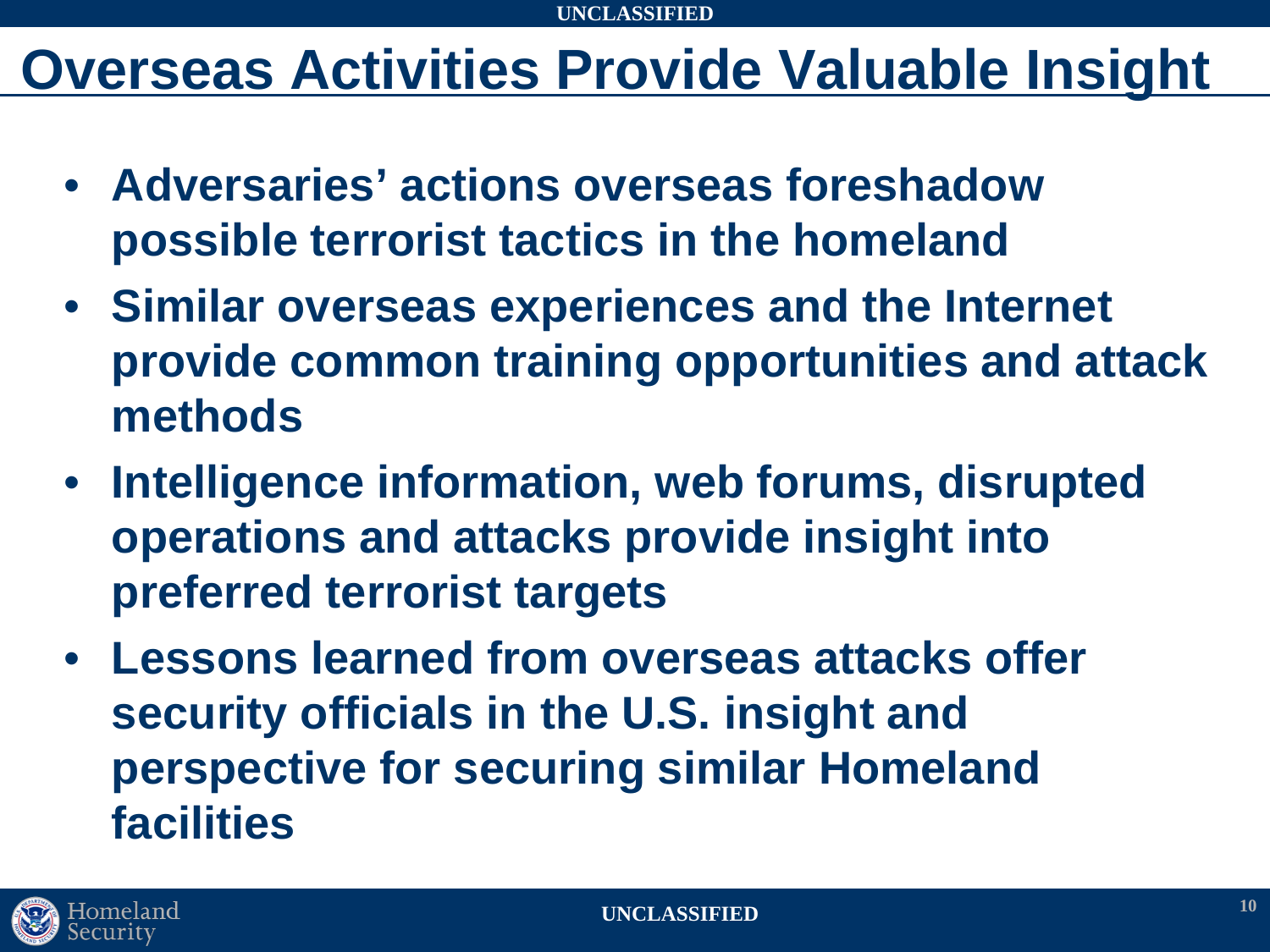## **DHS I&A Products**

- **Roll call releases provide general threat indicators for law enforcement**
- **Homeland Security Notes provide more specific information based on active threat or activities overseas**
- **Homeland Security Assessments provide greater analysis of terrorist tactics and targets**





**UNCLASSIFIED//FOR OFFICIAL USE ONLY**